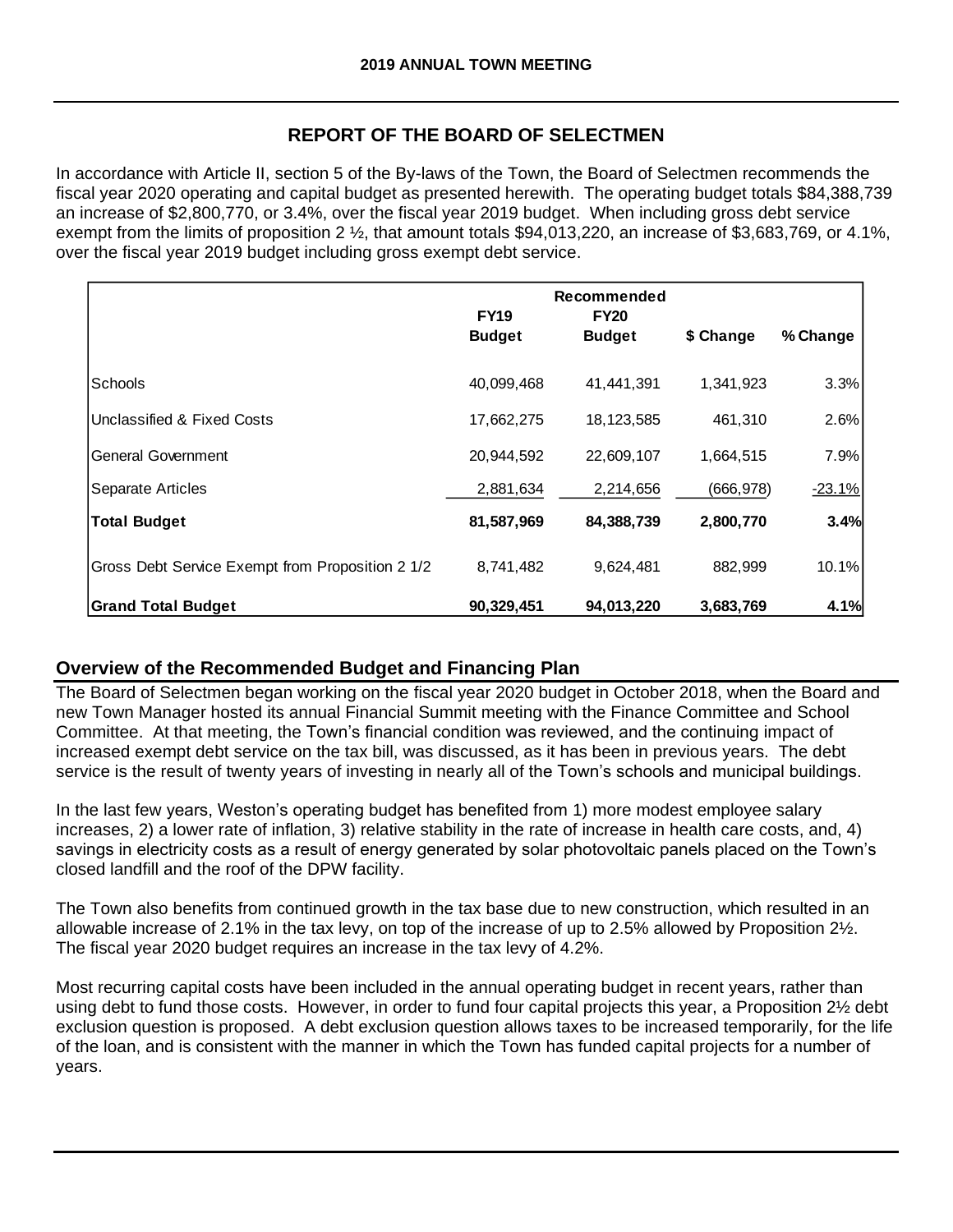### **Selectmen's Budget Principles**

In developing the Annual Operating Budget, the Board of Selectmen has focused on the following principles in order to preserve the Town's financial condition:

- 1. Current revenues should be sufficient to support current expenditures.
- 2. Debt will not be used to fund current operating expenditures.
- 3. Expenditures for capital items that recur annually should generally be included in the operating budget.
- 4. The proposed budget should include adequate reserves and contingency funds.
- 5. The proposed budget should include sufficient funds for building and other infrastructure maintenance to ensure that capital facilities and equipment are properly maintained.
- 6. The operating and capital budget will strive to maintain the core services currently provided and recognize that periodically changes in service needs may require that some additional resources be provided.

## **Key Financial Issues Facing the Town**

While the Town's operating and capital budget has many complexities to it, the Selectmen would like to point out certain matters deserving specific attention:

- I. **Revenue Growth**: The property tax remains the Town's primary revenue source, making up 85% of total operating revenues. Because Weston has very little commercial development, residential property owners pay 95% of the total property tax collected by the Town. State Aid, which is 5.0% of total revenues, is also an important revenue source; however, the amount and timing of those funds tends to be unpredictable. Local receipts from motor vehicle excise tax, building permits, and other fees constitute 6.8% of total revenues. Other sources make up the remainder.
- II. **Expenditures**: Following are highlights of key expenditure items impacting the fiscal year 2020 budget. Specifically:
	- a. Construction of Public Ways/Roadway Maintenance: An additional \$500,000 is proposed in order to continue increasing this budget to a more appropriate level, reflecting the average lifespan of a road and the cost to maintain or replace roads. It has been estimated that the Town should be funding roadway maintenance at about \$1.5 million per year. Assuming \$476,298 in Chapter 90 funding from the Commonwealth in FY20, the overall funding for this purpose will be more than \$2.2 million, which puts us in a better position to start catching up with this deferred maintenance.
	- b. Electricity: The Town benefits from a long term lease and power purchase agreement with the firm Ameresco for solar panels that were placed on the Town's capped landfill off Church Street. This installation required no capital outlay by the Town and has decreased the Town's municipal and school electricity budgets by approximately 25%, amounting to more than \$400,000 in savings throughout the budget for electricity. Solar panels were also placed on the roof of the DPW facility, with an annual benefit to the Town of \$15,000.
	- c. Pension Liability: The Town is part of the Middlesex Retirement System (MRS), which serves 39 municipalities and a number of special governmental districts. Both employees and the Town contribute to a fund that is used to pay current and future pension benefits. For fiscal year 2020, the Town's pension assessment is increasing by \$173,257 or 3.4%. As of January 1, 2018, according to an actuarial study, the Town's pension liability was under funded by approximately \$61 million. The funding schedule adopted by MRS must provide for payment in full of the unfunded liability by 2035. In previous years, the Town voted to set aside \$400,000 in a pension reserve stabilization fund to assist in smoothing future large increases, should it be needed.
	- d. Other Post-Employment Benefits (OPEB) Liability: Massachusetts General Law, Chapter 32B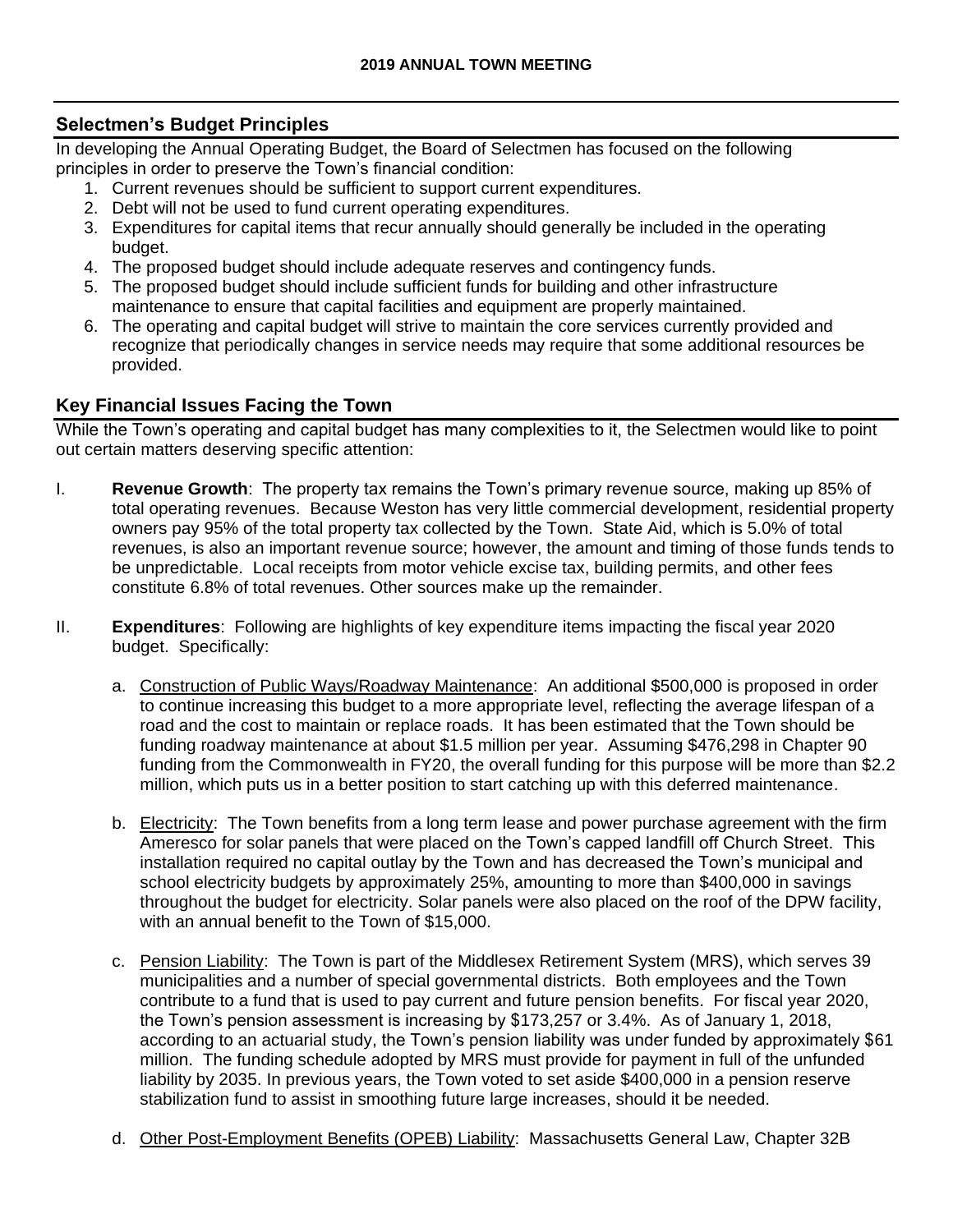#### **2019 ANNUAL TOWN MEETING**

requires the Town to provide health insurance for its retirees. The Town is required to conduct regular actuarial studies to determine the value of this liability. The most recent valuation as of July 1, 2016 determined Weston's long-term liability to be approximately \$65 million if calculated on a "partial pre-funding" basis. That liability drops to \$50.2 million if it is fully pre-funded. The actuarial study lays out a funding schedule that requires an additional \$2.2 million in fiscal year 2020 beyond what is budgeted for current year health insurance costs for retirees in order to address the Town's long-term liability. An appropriation in that amount will be proposed at annual town meeting. The current balance in the OPEB trust fund is approximately \$18.2 million.

- e. Health Insurance for Employees and Retirees: A six-year agreement, which began July 1, 2015, governs the Town's participation in the health insurance plans managed by the Commonwealth of Massachusetts' Group Insurance Commission (GIC). There is an increase in this budget for fiscal year 2020 of \$277,652 or 2.6%.
- f. Salaries: Because local government is a service business, more than 60% of the Town's budget consists of salaries for municipal and school employees. Of the twelve municipal and school employee unions, all have settled contracts through fiscal year 2019. The Town and School Committee are currently negotiating eleven of twelve union contracts. The Board of Selectmen, Town Manager and School Committee remain committed to working with the various employee groups to carefully manage the rate of increase in future salary growth, while still being able to attract good candidates for vacant positions.
- III. **Reserves**: The Town's budget is guided by a comprehensive financial reserve policy to address the Town's unfunded liabilities and the need to maintain prudent financial reserves. This policy addresses operational needs, catastrophic and emergency reserves, and unfunded liabilities (e.g., post employment health insurance benefits, compensated absences). A summary of this reserve policy may be found on the Town's website: [www.weston.org,](http://www.weston.org/) by clicking on Town Services, Financial Information, and Financial Management Policies. The fiscal year 2020 budget presented here includes \$3,687,354 to fund several different reserve accounts.

In its analysis of the Town's financial situation related to a recent debt issuance, Moody's Investor Services stated "*Weston (Aaa stable) has a sizeable and very wealthy tax base… The financial position is stable and bolstered by strong fiscal management while maintaining a manageable debt burden and pension liability. The town also has an aggressive funding strategy towards its unfunded OPEB liability*." In its report, Moody's went on to list under the category of "factors that could lead to a downgrade" - *"Trend of declines in available reserves."* 

# **The Fiscal Year 2020 Capital Budget**

The Board of Selectmen is recommending a capital budget that will provide for maintenance, replacements and improvements to our buildings, infrastructure and equipment. Time has proven that deferred capital improvements ultimately result in higher repair and replacement costs in the future. Warrant articles 10-11 and 14-17 represent the capital portion of this year's budget. For fiscal year 2020, a total capital budget of \$6,083,044 (excluding Community Preservation Act projects) is to be requested at the May 2019, Annual Town Meeting, of which \$3,855,404 is included in departmental operating budgets or funded with cash or retained earnings, and \$2,227,640 is proposed to be funded by issuing bonds. A summary of the Town's debt service for all capital projects previously approved by Town Meeting is shown in the section below.

The Board of Selectmen is proposing a Proposition 2½ debt exclusion question to exempt from the limitations of Proposition 2½ the debt service payments for \$1,860,640 in bonds for capital projects to be considered under warrant articles 14-17 at the May 2019 Annual Town Meeting. The debt service for the projects to be considered at the May 2019 Annual Town Meeting, if approved, is estimated to be \$65,122 in fiscal year 2021, \$339,369 in fiscal year 2022, then decreasing each year until the bonds reach maturity. State law establishes the maximum number of years until maturity, which varies between ten and thirty years for the proposed projects.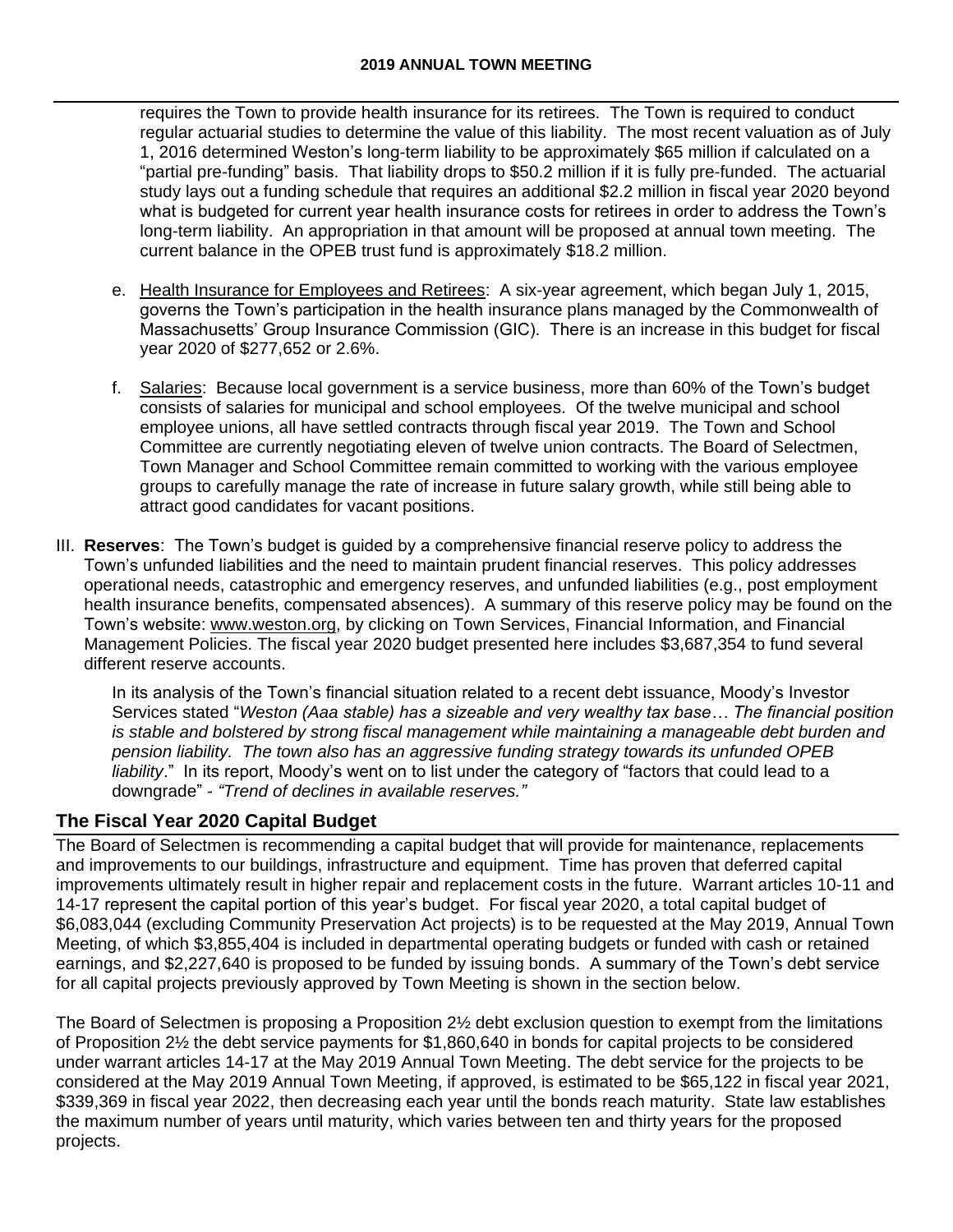### **Debt/Debt Service**

The Town of Weston has maintained a Moody's Aaa credit rating for many years as a reflection of solid financial position, sound financial practices and strong fiscal management, improving reserves, and manageable overall debt service. This credit rating was reaffirmed by Moody's Investors Service this past year and it allows the Town to borrow funds at the market's most favorable interest rates. Only 14 of 351 Massachusetts cities and towns maintain the Moody's Aaa rating. Below is a historical summary of the Town's debt service. A more detailed debt service schedule can be found in Appendix 1 of this document.

| <b>Annual Debt Service</b>     | <b>FY15</b> | <b>FY16</b> | <b>FY17</b>                                       | <b>FY18</b> | <b>FY19</b> | <b>FY20**</b>                                                |
|--------------------------------|-------------|-------------|---------------------------------------------------|-------------|-------------|--------------------------------------------------------------|
| General Fund                   | 35,640      | 35,180      | 33,720                                            | 32,280      | 30,860      | 29,460                                                       |
| Proposition 2 1/2 Excluded*    |             |             | 7,055,822 7,957,743 8,084,603 8,094,771 7,916,465 |             |             | 8,812,528                                                    |
| <b>Water</b>                   | 444.649     | 526.613     | 540.082                                           | 537,947     | 531.098     | 552,409                                                      |
| Community Preservation Fund    | 691,739     | 667.692     | 603.740                                           | 379,751     | 466,448     | 744,344                                                      |
| <b>Brook School Apartments</b> | 334,473     | 307,917     | 282,283                                           | 273.773     | 265,133     | 256,569                                                      |
| Total                          |             |             |                                                   |             |             | 8,562,323 9,495,145 9,544,428 9,318,522 9,210,004 10,395,310 |

*\* Note: Net of MSBA revenue and premium applied to debt service*

*\*\* Note: The FY20 amount assumes approval of question 1 on the ballot at the Town election.*

At previous Town elections, residents have voted to exclude from the tax levy limitations of Proposition 2½ the debt service costs for a number of capital projects. Assuming approval of the debt exclusion questions this year, the total estimated net debt service to be excluded from the levy limit in fiscal year 2020, including all previously excluded projects, amounts to approximately \$8,812,528. This is an increase of \$896,063 or 11.3% more than in fiscal year 2019.

#### **History of Tax Increases in Weston**

Below is a recent history of Proposition 2½ general operating budget overrides and debt exclusions in Weston:

| <b>Fiscal Year</b> | Override |              | Debt Exclusion (total amount of projects approved) |
|--------------------|----------|--------------|----------------------------------------------------|
| 2019               | \$0      | \$2,138,000  |                                                    |
| 2018               | \$0      | \$7,738,000  |                                                    |
| 2017               | \$0      | \$3,057,500  |                                                    |
| 2016               | \$0      | \$2,080,000  |                                                    |
| 2015               | \$0      | \$16,257,200 | (includes replacement Police Station)              |
| 2014               | \$0      | \$3,710,000  |                                                    |
| 2013               | \$0      | \$750,000    |                                                    |
| 2012               | \$0      | \$45,110,000 | (includes Field School & High School)              |
|                    |          |              | Science Labs)                                      |
| 2011               | \$0      | \$2,526,937  |                                                    |
| 2010               | \$0      | \$16,020,500 | (includes replacement DPW facility)                |

## **Property Tax Impact of Proposed Debt Exclusion**

Question 1 on the Town Election ballot requests exclusion of the debt service from the limits of proposition 2  $\frac{1}{2}$ on four capital projects to be considered at the Annual Town Meeting. This vote for the debt service to be excluded allows for a temporary tax increase to take place for the term of the bonds. The impact on the tax bill of the four projects proposed for Annual Town Meeting, for a median valued property (\$1,187,400), is projected as shown below in the highest cost year of borrowing, which is anticipated to be fiscal year 2022. The Town's debt service is paid with level principal payments and declining interest payments, so after the highest year, the debt service declines each subsequent year.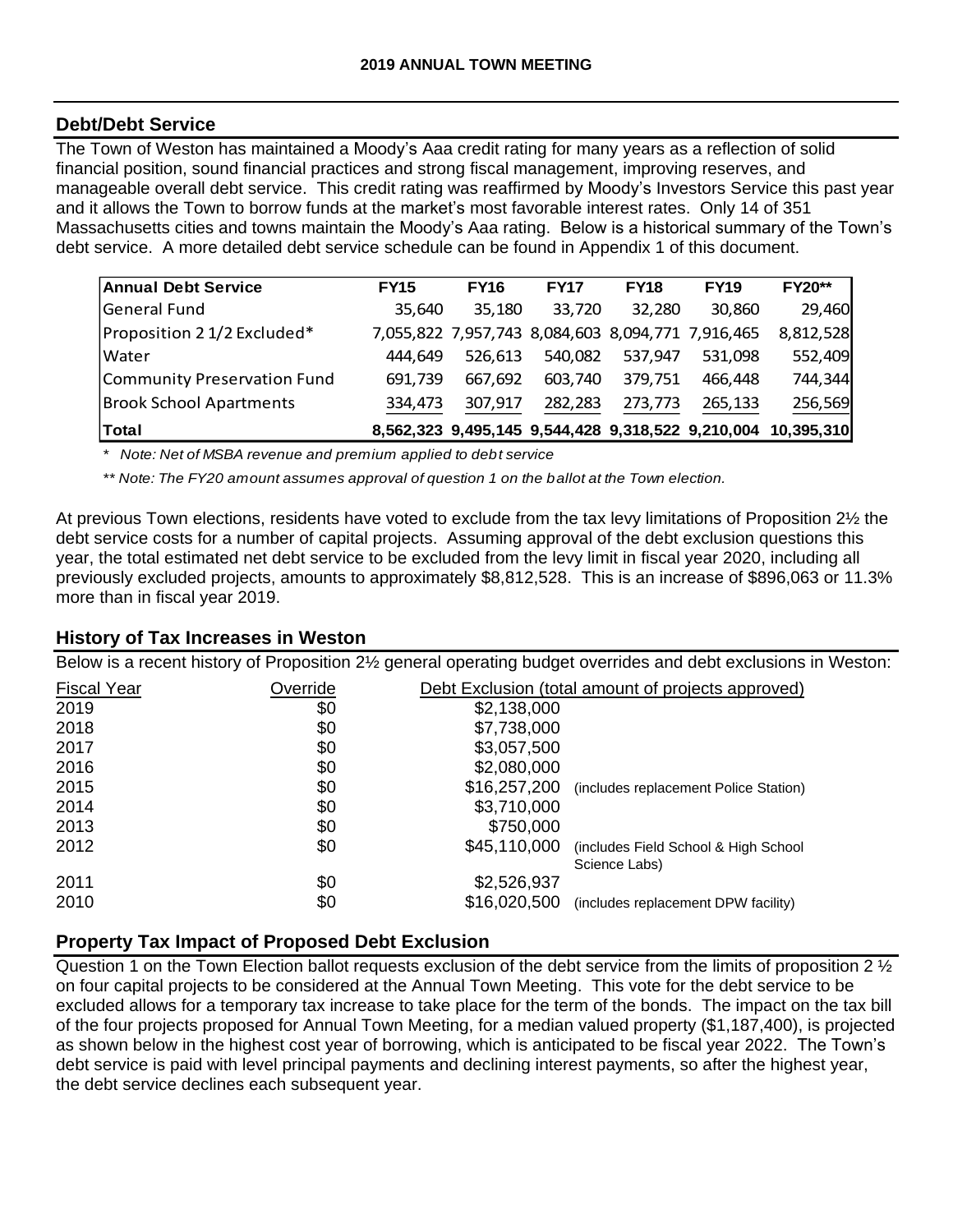|                             | <b>Project</b> |             | Project   Cost in Highest Year (FY22)   Cost over Life of Project |                        |
|-----------------------------|----------------|-------------|-------------------------------------------------------------------|------------------------|
| <b>Proposed Project</b>     | Cost           | <b>Life</b> | <b>Median Tax Bill</b>                                            | <b>Median Tax Bill</b> |
| Fire Radio System Upgrade   | \$760,000      | 5           | \$38                                                              | \$154                  |
| Cherry Brook Culverts       | 465,900        | 20          |                                                                   | 97                     |
| South Side Surface Drains   | 334,740        | 20          | 4                                                                 | 70                     |
| Surface Drains              | 300.000        | 20          |                                                                   | 63                     |
| <b>Total Debt Exclusion</b> | \$1,860,640    |             | \$50                                                              | \$384                  |

## **Tax Rate Estimate**

|                                                                                                                                                                                                                                                                                                                                                                                                                                                                                                                                                                                                                                                                                                                                                                              | Project     |             | Project   Cost in Highest Year (FY22) | Cost over Life of Project |                         |
|------------------------------------------------------------------------------------------------------------------------------------------------------------------------------------------------------------------------------------------------------------------------------------------------------------------------------------------------------------------------------------------------------------------------------------------------------------------------------------------------------------------------------------------------------------------------------------------------------------------------------------------------------------------------------------------------------------------------------------------------------------------------------|-------------|-------------|---------------------------------------|---------------------------|-------------------------|
| <b>Proposed Project</b>                                                                                                                                                                                                                                                                                                                                                                                                                                                                                                                                                                                                                                                                                                                                                      | Cost        | Life        | <b>Median Tax Bill</b>                | <b>Median Tax Bill</b>    |                         |
| Fire Radio System Upgrade                                                                                                                                                                                                                                                                                                                                                                                                                                                                                                                                                                                                                                                                                                                                                    | \$760,000   | 5           | \$38                                  | \$154                     |                         |
| Cherry Brook Culverts                                                                                                                                                                                                                                                                                                                                                                                                                                                                                                                                                                                                                                                                                                                                                        | 465,900     | 20          | 5                                     | 97                        |                         |
| South Side Surface Drains                                                                                                                                                                                                                                                                                                                                                                                                                                                                                                                                                                                                                                                                                                                                                    | 334,740     | 20          | 4                                     | 70                        |                         |
| <b>Surface Drains</b>                                                                                                                                                                                                                                                                                                                                                                                                                                                                                                                                                                                                                                                                                                                                                        | 300,000     | 20          | 3                                     | 63                        |                         |
| <b>Total Debt Exclusion</b>                                                                                                                                                                                                                                                                                                                                                                                                                                                                                                                                                                                                                                                                                                                                                  | \$1,860,640 |             | \$50                                  | \$384                     |                         |
| e: The cost in the highest year is calculated using a combination of the total appropriation and the<br>ximum borrowing term, which is determined by state law. The borrowing terms for the above projects range<br>n ten years to thirty years. This also only includes projects to be voted on at May 2019, Annual Town<br>eting.<br>x Rate Estimate                                                                                                                                                                                                                                                                                                                                                                                                                       |             |             |                                       |                           |                         |
| as been customary to provide an unofficial estimate of the tax rate that might result if the financial plans<br>sented in this report are adopted and the assumptions with respect to State aid prove reasonably accurate.<br>hout assuming any increase in assessed valuations for fiscal year 2020, a tax rate of \$13.21 is estimated<br>npared to the tax rate of \$12.59 for fiscal year 2019.<br>table that follows provides a summary of components of the property tax bill for a home assessed at<br>187,400 which is the median property value in Weston in fiscal year 2019.                                                                                                                                                                                      |             |             |                                       |                           |                         |
|                                                                                                                                                                                                                                                                                                                                                                                                                                                                                                                                                                                                                                                                                                                                                                              | <b>FY15</b> | <b>FY16</b> | <b>FY17</b><br><b>FY18</b>            | <b>FY19</b>               | <b>FY20</b>             |
| <b>Base Property Tax</b>                                                                                                                                                                                                                                                                                                                                                                                                                                                                                                                                                                                                                                                                                                                                                     | \$11,573    | \$11,844    | \$12,161<br>\$12,393                  | \$12,770                  | (estimated)<br>\$13,480 |
| Allowable 2.5% increase/new growth                                                                                                                                                                                                                                                                                                                                                                                                                                                                                                                                                                                                                                                                                                                                           | 545         | 475         | 519<br>537                            | 636                       | 495                     |
| Excluded debt (prior and new)                                                                                                                                                                                                                                                                                                                                                                                                                                                                                                                                                                                                                                                                                                                                                | 1,376       | 1,689       | 1,734<br>1,748                        | 1,544                     | 1,710                   |
| Proposition 2 1/2 override                                                                                                                                                                                                                                                                                                                                                                                                                                                                                                                                                                                                                                                                                                                                                   |             |             |                                       |                           |                         |
| Community Preservation Act surcharge                                                                                                                                                                                                                                                                                                                                                                                                                                                                                                                                                                                                                                                                                                                                         | 368         | 384         | 395<br>403                            | 411                       | 431                     |
| <b>Total Tax Bill</b>                                                                                                                                                                                                                                                                                                                                                                                                                                                                                                                                                                                                                                                                                                                                                        | \$13,861    | \$14,392    | \$14,809<br>\$15,081                  | \$15,360                  | \$16,116                |
| lerly/Low Income Property Tax Relief<br>Board of Selectmen continues to provide programs for financial relief to low income and elderly Weston<br>idents. Currently, the Town provides the following options:                                                                                                                                                                                                                                                                                                                                                                                                                                                                                                                                                                |             |             |                                       |                           |                         |
| Transfer Station Sticker Waiver: For a full waiver, there is a household income requirement. There<br>is a reduced fee for seniors not meeting the income requirement. Transfer Station stickers are issued<br>at the Treasurer's Office, 1 <sup>st</sup> Floor, Town Hall.<br>Water Discount Program: To receive a 75% discount on water and meter charges if consumption for<br>$\bullet$<br>billing period is less than 5,000 c.f., participants must meet household income requirements as set forth<br>in Community Preservation Surcharge Exemption program. The application process is overseen by the<br>Assessors' Office, 1 <sup>st</sup> Floor, Town Hall.                                                                                                        |             |             |                                       |                           |                         |
| Weston Service Program: Participants earn up to \$1,100 per fiscal year toward their property tax<br>$\bullet$<br>bills. Funding is available in the fiscal year 2019 budget to allow up to 13 participants. There is no<br>income requirement to participate in this program, but participants must be at least 60 years old,<br>disabled, or Veterans. This program is coordinated through the Council on Aging.<br><b>Community Preservation Surcharge Exemption:</b> This program provides a property tax exemption of<br>$\bullet$<br>the 3% property tax surcharge after the first \$100,000 of valuation. Participants must meet household<br>income requirements. The application process is overseen by the Assessors' Office, 1 <sup>st</sup> Floor, Town<br>Hall. |             |             |                                       |                           |                         |
| Property Tax Exemption Program: This program provides property tax exemptions for categories<br>such as age, veteran status, and disability, as set forth annually by the Legislature. Town Meeting has                                                                                                                                                                                                                                                                                                                                                                                                                                                                                                                                                                      |             |             |                                       |                           |                         |

# **Elderly/Low Income Property Tax Relief**

- **Transfer Station Sticker Waiver:** For a full waiver, there is a household income requirement. There is a reduced fee for seniors not meeting the income requirement. Transfer Station stickers are issued at the Treasurer's Office, 1<sup>st</sup> Floor, Town Hall.
- **Water Discount Program:** To receive a 75% discount on water and meter charges if consumption for billing period is less than 5,000 c.f., participants must meet household income requirements as set forth in Community Preservation Surcharge Exemption program. The application process is overseen by the Assessors' Office, 1<sup>st</sup> Floor, Town Hall.
- **Weston Service Program:** Participants earn up to \$1,100 per fiscal year toward their property tax bills. Funding is available in the fiscal year 2019 budget to allow up to 13 participants. There is no income requirement to participate in this program, but participants must be at least 60 years old, disabled, or Veterans. This program is coordinated through the Council on Aging.
- **Community Preservation Surcharge Exemption:** This program provides a property tax exemption of the 3% property tax surcharge after the first \$100,000 of valuation. Participants must meet household income requirements. The application process is overseen by the Assessors' Office,  $1<sup>st</sup>$  Floor, Town Hall.
- **Property Tax Exemption Program:** This program provides property tax exemptions for categories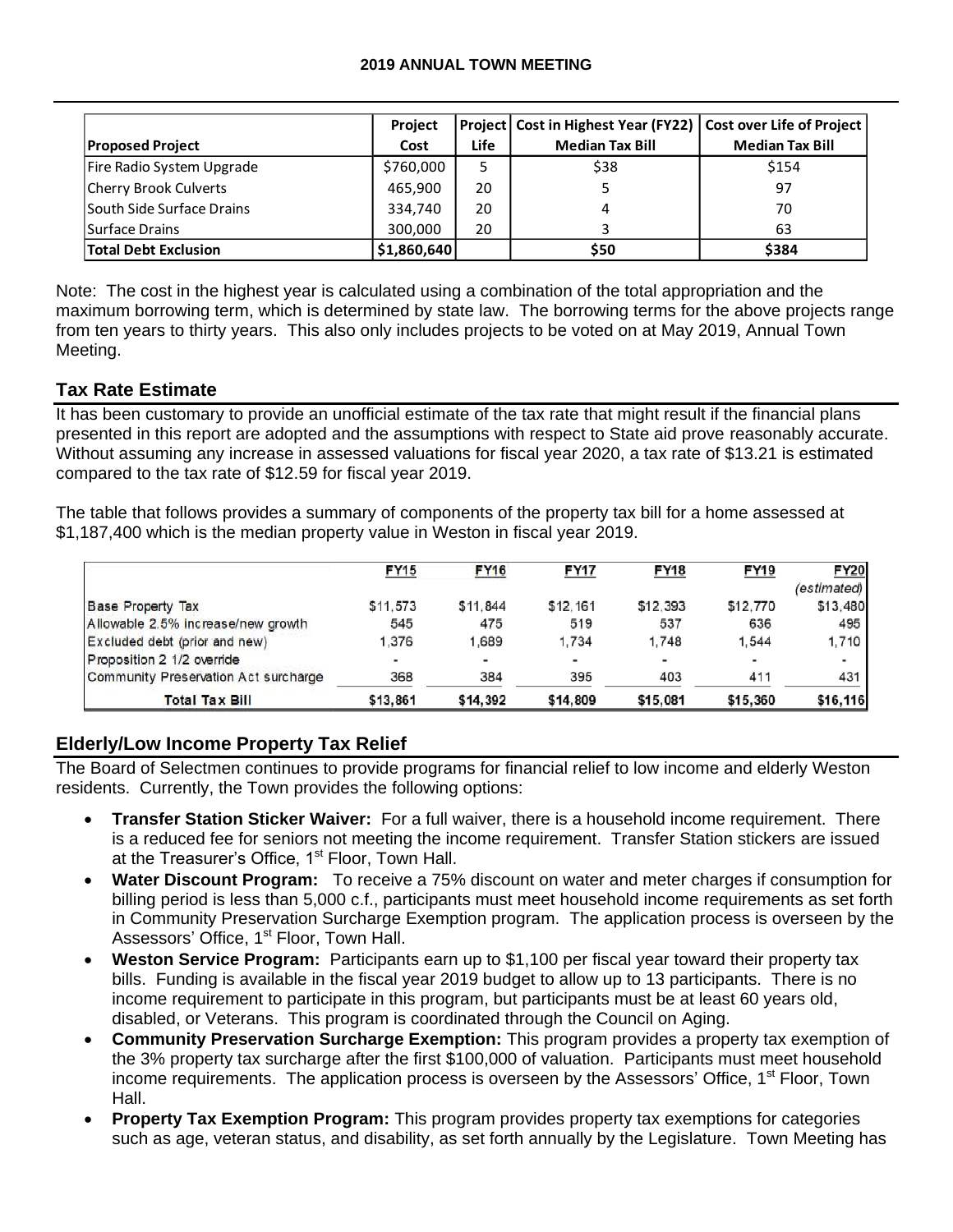voted each year to double the allowed amount. Credit is applied to the  $3<sup>rd</sup>$  quarter tax bill. The application process is overseen by the Assessors' Office,  $1<sup>st</sup>$  Floor, Town Hall.

 **Property Tax Deferral Program:** This program allows taxpayers 60 years old and older with annual household incomes less than \$82,720 to defer property taxes at an interest rate adopted by the Board of Selectmen, currently 4%. The deferral is repaid in full to the Town, with accrued interest, upon sale of the property. The application process is overseen by the Assessors' Office, 1<sup>st</sup> Floor, Town Hall.

### **Collective Bargaining**

Of 635 benefit-eligible Town of Weston municipal and school employees, 483 (or 76%) are unionized. In accordance with Chapter 150E of Massachusetts General Laws, the Town must bargain wages, benefits and working conditions with each union. The contract between the Town and the Union is called the collective bargaining agreement (CBA.) Each union has its own CBA with the Town. In accordance with state law, the CBA cannot exceed a three year term, but can be for a lesser period of time. The process for negotiating successor agreements with the unions is called collective bargaining.

The School Committee bargains with School unions. The Town Manager bargains with municipal unions on behalf of the Board of Selectmen. When bargaining with municipal unions, the Town Manager seeks guidance from the Board of Selectmen regarding the parameters for compensation and contract language changes. In addition, comparable communities are surveyed to determine how Weston's compensation level compares to towns with similar demographics or geographic location. The Town Manager leads the bargaining team, which includes the Assistant Town Manager/Human Resources Director and the pertinent Department Manager. For example, the Police Chief is part of the team during negotiations with the Police unions. The Finance Director serves as a resource. Once a tentative agreement is reached between the Town bargaining team and the union team, the Town Manager presents the tentative agreement to the Board of Selectmen for approval prior to finalizing the agreement. If the Board of Selectmen approves the tentative agreement, then the union is advised, and they will often vote for ratification. If the agreement is ratified and signed by the union, the Board of Selectmen executes the agreement by signing the successor CBA. Once fully executed, the terms of the agreement are put into place either prospectively or retroactively, depending upon timing. If the union does not vote to ratify the contract, various outcomes can occur; however, in the interim, the terms of an expired contract must be followed.

The CBA is in effect for one or more fiscal years (July 1 through June 30). When a CBA is due to expire, the union approaches the Town Manager expressing the desire to begin the collective bargaining process. However, the unions often will allow the contract to expire prior to initiating collective bargaining for a successor agreement. The Town cannot compel the unions to begin the collective bargaining process, and must adhere to the terms of the existing CBA until a new agreement is approved.

There are collective bargaining agreements with twelve municipal and school employee unions. Eleven are currently being negotiated, and one will expire on June 30, 2020.

#### **Employee Benefits**

**Health Insurance:** Health Insurance for Town and School employees and retirees is governed by Chapter 32B of the Massachusetts General Laws.

There are 635 benefit eligible employees, of which 76% take advantage of health insurance through the Town - 69% are in family plans and 31% are in individual plans. Prior to switching to the Commonwealth's Group Insurance Commission (GIC) plans in fiscal year 2010, the utilization rate hovered between 86-87%. In addition, there are 24 family plans and 483 individual plans for retirees, retiree spouses, retiree surviving spouses and retiree dependents.

In order to join the GIC originally, which saved the Town \$2.1 million in the first year, the Town and the unions agreed to a six year agreement for fiscal year 2010 through fiscal year 2015. A six year successor agreement was subsequently negotiated with the unions, resulting in a reduction of the Town's premium share of 2%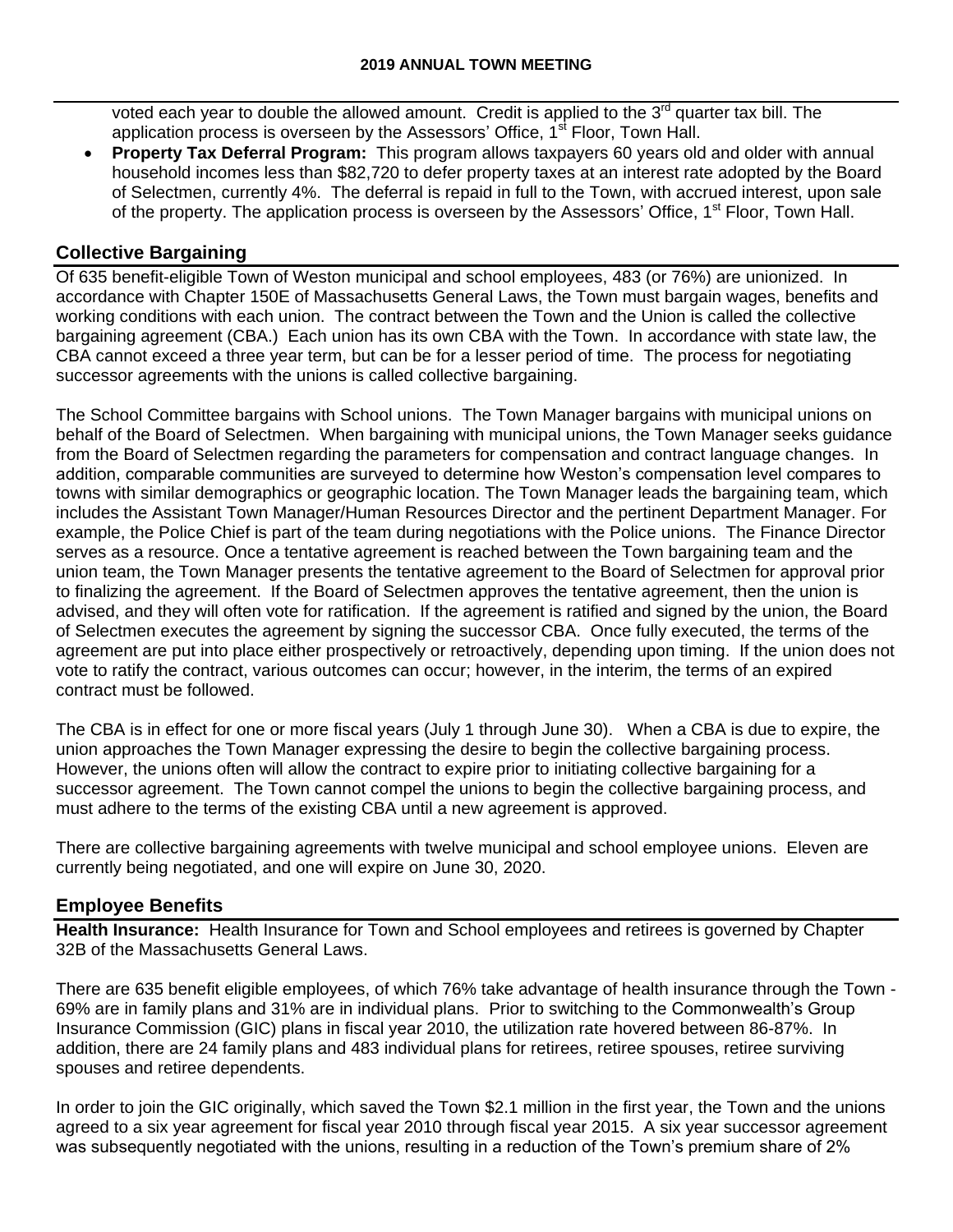across the board from the original agreement. The FY20 annual cost to the Town for the most utilized plan, Harvard Pilgrim Independence POS, is \$21,628 for a family plan and \$8,861 for an individual plan. Contribution rates by the Town of 83% for PPO and POS plans, 85% for HMO plans, and 65% for indemnity plans went into effect on July 1, 2015 and are fixed until June 30, 2021.

The Town's successor agreement continues an "Opt-Out" program for employees who have been enrolled in a Town plan for a minimum of two years. Employees who opt-out of an individual plan will receive a \$2,000 annual stipend and employees who opt-out of a family plan will receive a \$4,000 annual stipend. Currently 27 eligible employees have elected the Opt-Out program for an estimated \$359,142 savings to the Town. (Employees in the program who lose outside insurance coverage are able to re-enroll in the Town plan, but must forfeit the stipend.)

**Pension Benefit:** Pensions for Town and School employees are governed by Chapter 32 of the Massachusetts General Laws. The Town's employees are not covered by Social Security. This is significant because the Town is not responsible for paying the employer share of 6.2% of wages earned.

Permanent employees who are hired to work 20 hours or more per week are enrolled in the Middlesex Retirement System (MRS). The age for retirement eligibility is different for public safety and non-public safety employees currently enrolled in the system. In addition to certain age criteria, in order for a person to become eligible (vested) for a MRS pension, the person must have a minimum of 10 years of pensionable service in the Commonwealth. Eligible teachers are enrolled in the Massachusetts Teachers' Retirement System, which is funded by the state.

Public Safety: Current employees can retire at age 55 with 10 years of service at a rate of 25% of his/her top 3 years of earnings. With 20 years of pensionable service, these employees can retire at any age, but the calculation for determining the amount of the pension will vary based on age. As an example, an employee retiring at age 40 will receive 20% of his/her top 3 years of earnings. The youngest an employee can retire at the 80% maximum is age 52, providing the individual has 37 years of service.

Non Public Safety: Current employees can retire at age 55 with 10 years of service at a rate of 15% of his/her top 3 years of earnings. With 20 years of pensionable service, these employees can retire at any age, but the calculation for determining the amount of the pension will vary based on age. As an example, an employee retiring at age 50 will receive 20% of his/her top 3 years of earnings. The youngest an employee can retire at the 80% maximum is age 60 providing the individual has 40 years of service.

Recent pension reforms enacted by the legislature affect employees hired on or after April 2, 2013 by increasing the minimum retirement age for non-public safety employees to 60 and changing age factors for pension calculations.

There are currently 236 Town of Weston retirees/surviving spouses collecting a pension. The 236 represent superannuation retirees, surviving spouses and disability retirees.

The annual pensions received by Weston retirees are, for the most part, modest. Retiree data provided by Middlesex Retirement System shows that, as of December 2017, 52% or 123 of 236 retirees were collecting an annual pension of less than \$20,000; 37% or 87 retirees were collecting an annual pension between \$20,000 and \$49,999; and 11% or 26 retirees were collecting pensions between \$50,000 and \$125,000. The average annual allowance for retirees is \$24,961 and the median is \$18,850.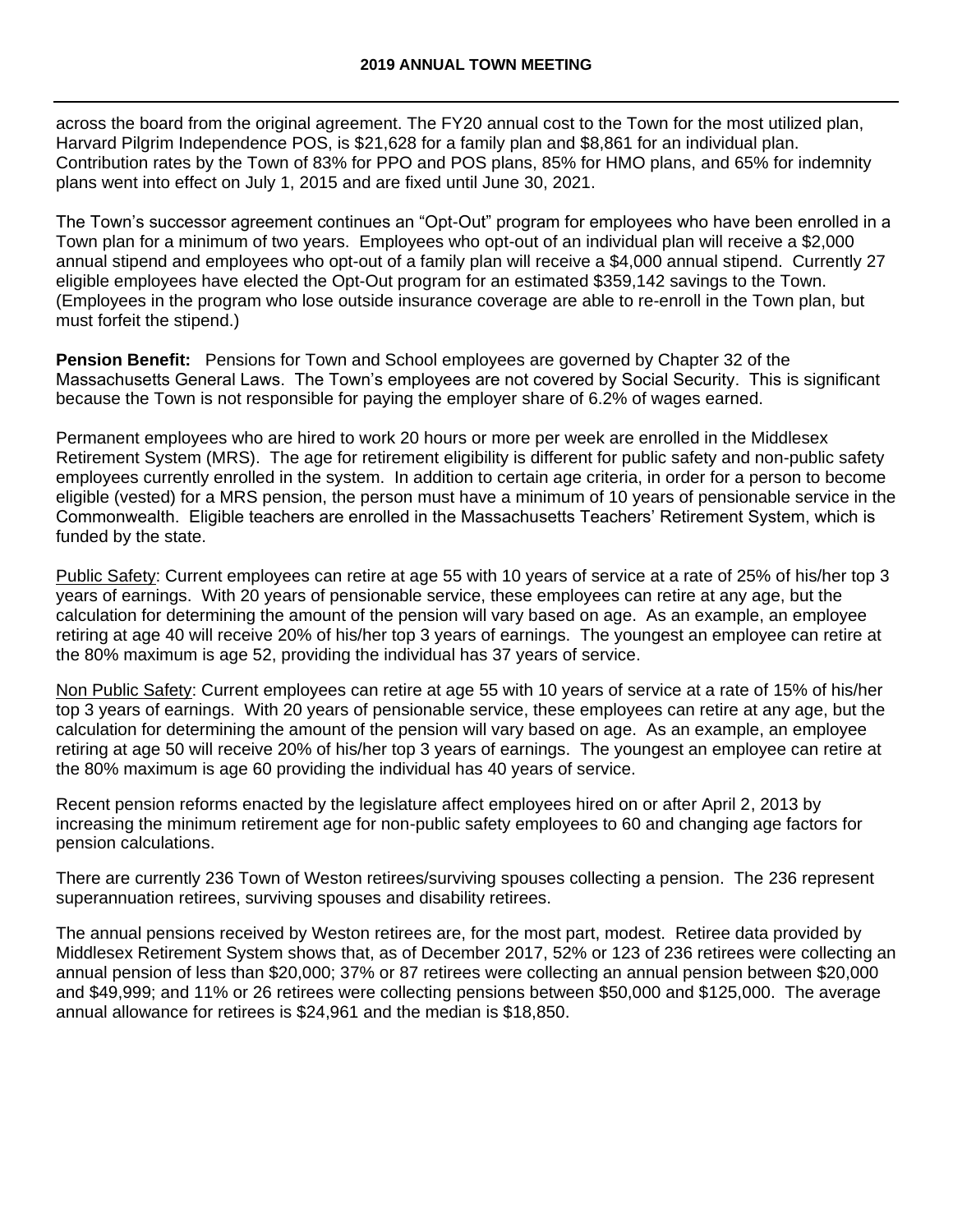**Pension Contribution by Employees:** Employees contribute a percent of their base salaries and other qualified compensation toward their pension. Contribution rates by employees are as follows:

| Teachers hired after 7/1/01 | $11\%$                                    |
|-----------------------------|-------------------------------------------|
| Hired 1996 to present       | $9\% + 2\%$ of compensation over \$30,000 |
| Hired 1984-1996             | $8\% + 2\%$ of compensation over \$30,000 |
| Hired 1979-1983             | $7\% + 2\%$ of compensation over \$30,000 |
| Hired 1975-1978             | 7%                                        |

The annual assessment paid to the Middlesex Retirement System by the Town is primarily to pay for Weston's share of the unfunded pension liability for its employees and not to pay for benefits earned by current employees, since current employees, for the most part, fund their own pensions through their contributions.

If an employee works in various municipalities over the course of his or her career, the pension contributions made follow the employee from municipality to municipality. More information can be found on the Middlesex Retirement System's website at [www.middlesexretirement.org.](http://www.middlesexretirement.org/)

#### **Energy Savings**

Weston has been designated by the Commonwealth of Massachusetts as a "Green Community." In being so designated, the Town committed to ongoing efforts to conserve energy, including a 20% reduction in energy consumption over a five year period, and is eligible for grant funding to help achieve this goal.

The Facilities Department, working with the Permanent Building Committee, has undertaken various energy projects of which state grants through the Green Communities program and rebates paid for 30% of the cost of the projects.

- The purchase of streetlights from Eversource, replacement of fixtures and bulbs, and contracting for maintenance on our own has resulted in a reduction of cost
- As a result of work by the Solar Photovoltaic Panels Exploratory Committee, the Town entered into a long-term lease and power purchase agreement with the firm Ameresco to place solar panels on the Town's capped landfill off Church Street. This installation required no capital outlay by the Town and has produced savings in the Town's municipal and school electricity costs of approximately 25% per year. In addition, solar panels were placed on the roof of the DPW facility, which also add to annual electricity cost savings.
- As a "Green Community," the Town has committed to purchasing more fuel-efficient vehicles, which reduces the cost of fuel.

## **School and Municipal Collaboration**

The School Department and various municipal departments regularly collaborate in order to leverage expertise, eliminate duplication, increase efficiency and produce savings without affecting the quality of school programs or municipal services. For example:

- A Town-wide Facilities Director and Deputy Director oversee the maintenance of all Town buildings. Consistent and comprehensive maintenance and repair plans have been developed to improve quality and efficiency, and to establish standards and procedures for maintaining all of the Town's buildings. In addition, the Permanent Building Committee, a group of Weston residents with relevant expertise appointed by the School Committee and Selectmen, oversees all major construction and maintenance projects for school and municipal buildings.
- Utilities are purchased jointly to secure better prices.
- The expertise of the Public Works Department is used by the Schools to oversee contractors who are paving parking lots and driveways at the schools. The results are higher quality work and lower prices on those projects. When there are snowstorms, Public Works employees plow school roadways, working with School employees.
- The School and Town IT departments work hand-in-hand to leverage expertise and resources between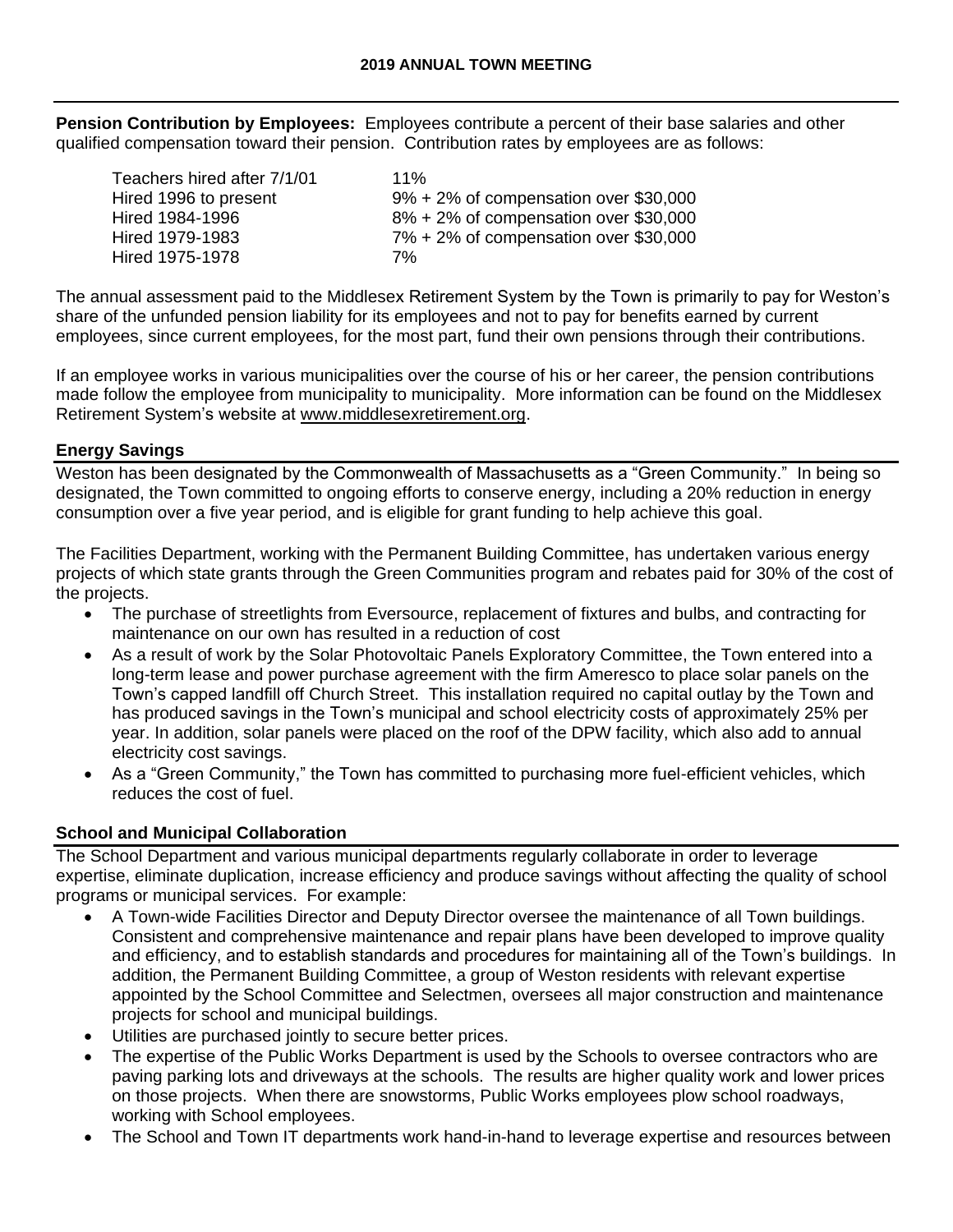departments and implementation of Town-wide solutions.

- Mechanics in the Public Works Department maintain most Town and School vehicles, including school buses.
- School bus drivers are used by the Council on Aging to transport seniors.
- With oversight by a Town-wide Fields and Grounds Coordinator, the School, Recreation, and Public Works Departments are working together to better coordinate grounds maintenance in order to perform mowing, trash pickup, lining of fields and other work more efficiently.

### **Regional Collaboration**

We have also found opportunities for collaboration with other towns:

- Eight towns, including Weston, have worked together to provide paramedic service on a regional basis through Emerson Hospital, improving the level and quality of service previously provided.
- Weston, Wellesley, Needham and Wayland have formed a Veterans' Services District to share the services of full-time, professional Veterans' Services staff.
- Weston, Acton, Bedford, Burlington, Concord, Lexington, and Sudbury have entered into an inter-municipal agreement to create a regional housing services office staffed by professionals knowledgeable in the field of affordable housing. Weston's participation is funded by Community Preservation Act funds and supports Weston's affordable housing efforts.

#### **Fiscal Year 2021 Outlook**

As part of our financial planning process, we have made a financial projection for fiscal year 2021. At this time, we anticipate a potential budget shortfall of \$577,000 if we maintain the current level of services and educational programs. We anticipate increases greater than the inflation rate for employee benefits/health insurance and employee pension costs. We also anticipate level funding of State Aid. Below is a summary of the fiscal year 2021 projection.

|                                           | Recommended<br><b>FY20</b><br><b>Budget</b> | Projected<br><b>FY21</b><br><b>Budget</b> | \$<br><b>Inc</b> | %<br><b>Inc</b> |
|-------------------------------------------|---------------------------------------------|-------------------------------------------|------------------|-----------------|
| <b>Education</b>                          | 41,441,391                                  | 42,629,104                                | 1,187,713        | 2.9%            |
| Unclassified & Fixed Costs                | 18, 142, 765                                | 19,147,886                                | 1,005,121        | 5.5%            |
| General Government                        | 22,589,927                                  | 23,207,512                                | 617,585          | 2.7%            |
| <b>OPEB Trust &amp; Separate Articles</b> | 2,214,656                                   | 2,267,423                                 | 52,767           | 2.4%            |
| <b>Total Operating Budget</b>             | 84,388,739                                  | 87,251,925                                | 2,863,186        | 3.4%            |
| <b>Projected Revenue</b>                  | 84,388,739                                  | 86,675,260                                | 2,286,521        | 2.7%            |
| <b>Projected Shortfall</b>                | $\bf{0}$                                    | (576, 665)                                | (576,665)        |                 |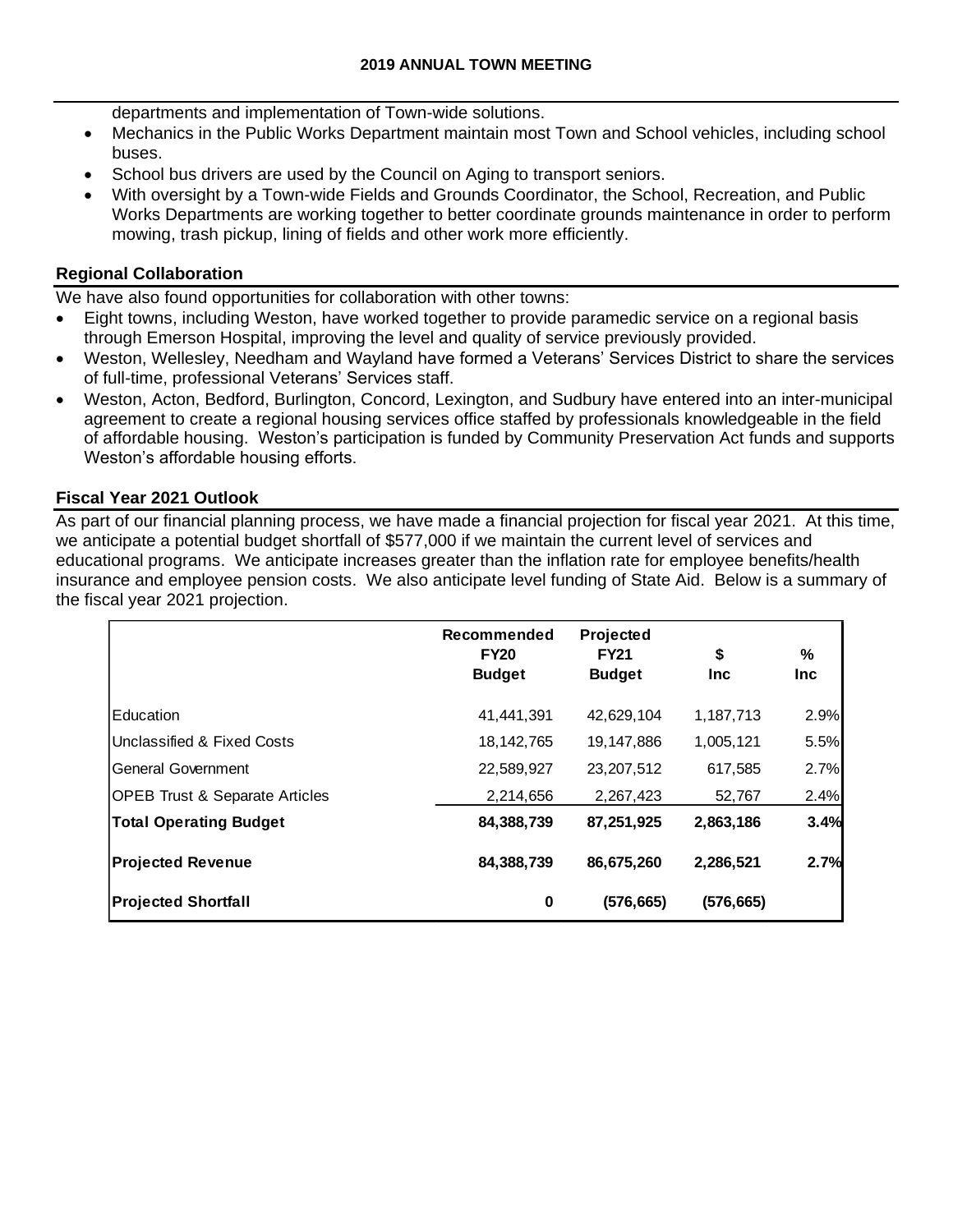# **The Budget in Detail**

Below is a more detailed explanation of the fiscal year 2020 revenue estimates and recommended appropriations.

### **Fiscal Year 2020 Revenue Projections**

| TABLE I: FY2020 REVENUE PROJECTION SUMMARY |              |               |               |                |  |  |  |
|--------------------------------------------|--------------|---------------|---------------|----------------|--|--|--|
|                                            |              |               | <b>DOLLAR</b> | <b>PERCENT</b> |  |  |  |
|                                            | FY2019       | <b>FY2020</b> | <b>CHANGE</b> | <b>CHANGE</b>  |  |  |  |
|                                            | Estimated    | Projected     | FY19-20       | FY19-20        |  |  |  |
| <b>PROPERTY TAX LEVY</b>                   | \$68,960,194 | \$71,839,831  | \$2,879,637   | 4.2%           |  |  |  |
| <b>STATE AID - CHERRY SHEET</b>            | \$4,137,332  | \$4,249,040   | \$111,708     | 2.7%           |  |  |  |
| <b>LOCAL RECEIPTS</b>                      | \$5,440,899  | \$5,709,922   | \$269,023     | 4.9%           |  |  |  |
| <b>PRIOR YEAR BALANCES/OTHER</b>           | \$3,865,336  | \$3,454,500   | (\$410,836)   | $-10.6%$       |  |  |  |
| <b>TOTAL PROJECTED REVENUES</b>            | \$82,403,761 | \$85,253,294  | \$2,849,533   | 3.5%           |  |  |  |
| <b>REDUCTIONS IN REVENUES</b>              | (1,342,903)  | (1,399,573)   | (\$56,670)    | 4.2%           |  |  |  |
| <b>OTHER REVENUES</b>                      | 527,111      | 535,018       | 7,907         | 1.5%           |  |  |  |
| <b>AVAILABLE FOR APPROPRIATION</b>         | \$81,587,969 | \$84,388,739  | \$2,800,770   | 3.4%           |  |  |  |
| <b>AVAILABLE FOR EXCLUDED DEBT SERVICE</b> | \$825,017    | \$811,953     | (\$13,064)    | $-1.6%$        |  |  |  |

**Tax Levy - \$71,839,831:** The property tax levy is increasing by \$2,879,637 or 4.2%. The property tax is the largest revenue source for the Town and provides over 85% of total operating revenues. The provisions of Massachusetts General Laws, Chapter 59, section 21C (Proposition 2½) allow for an annual increase in the local property tax levy limit of 2.5% of the limit established in the prior fiscal year; for fiscal year 2020, this increase amounts to \$1,952,270. New growth from the prior year in the amount of \$1,398,864 (to which 2.5% can be added) is also available, for a total possible increase of \$3,351,134. Unused tax levy capacity of \$471,497 results by not raising the full amount as the Town is allowed under Proposition 2  $\frac{1}{2}$ .

In addition to the tax levy, the excluded debt service for capital projects is added for taxation purposes. There will be approximately \$9,002,528 in voter approved, issued and unissued, excluded debt service, net of offsetting reimbursements and credits, which is an increase of \$1,086,063, or 13.7%, from fiscal year 2019. This amount assumes approval of question 1 on the ballot at the Town Election.

**State Aid - \$4,249,040:** At this time, based on Governor Baker's proposed budget, we are projecting that State Aid will increase by 2.7% for fiscal year 2020. State Aid is made up of a variety of sources with different formulas. The largest component is Chapter 70 aid, which is meant to assist municipalities with the cost of education. Under State law, cities and towns also share in the proceeds of the State lottery, in the form of Unrestricted General Government Aid. At the time of the printing of this report, the Legislature had not acted on the State budget, so final State Aid numbers are not known.

**Local Receipts - \$5,709,922:** The largest source of revenue in this category is motor vehicle excise tax, which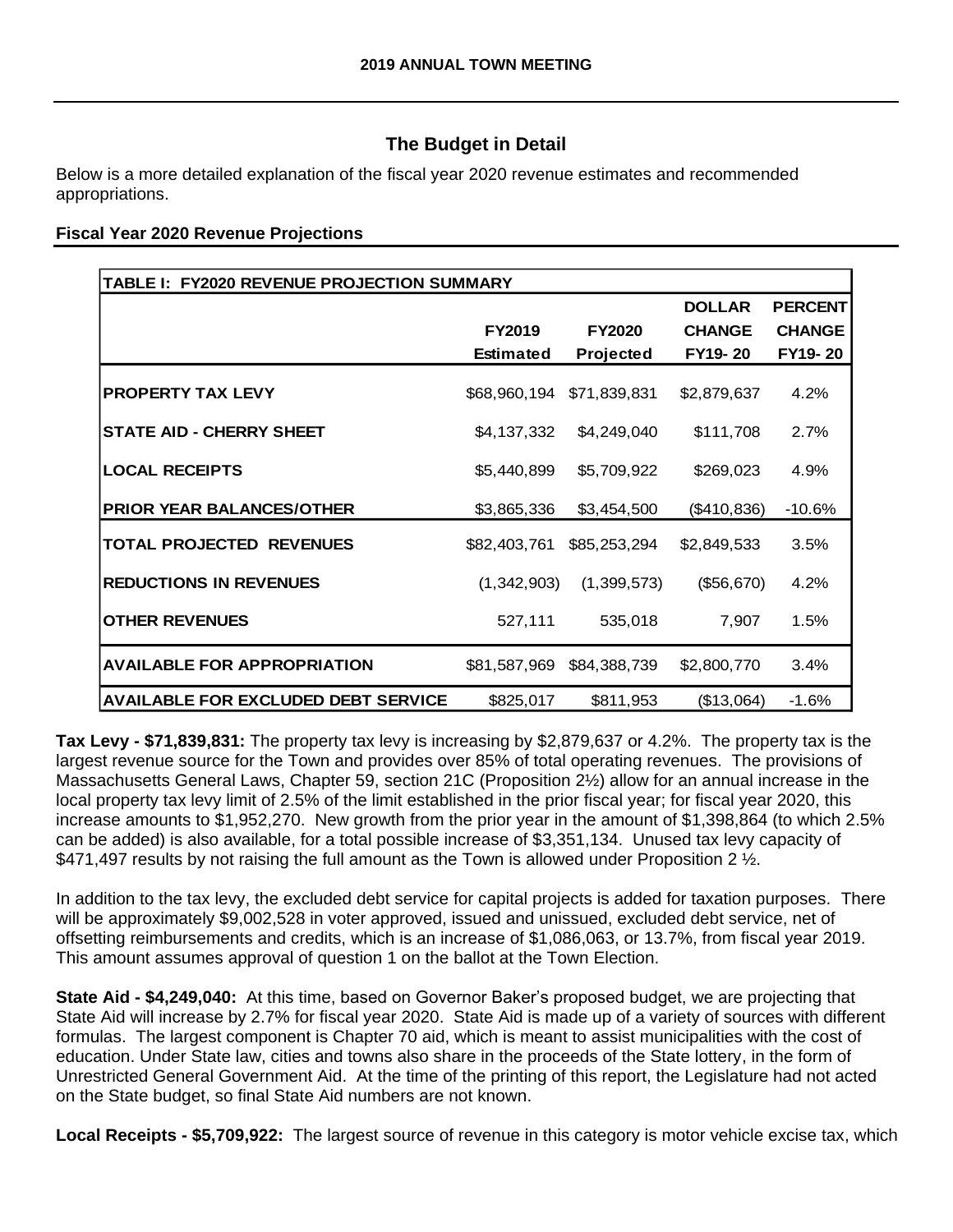is assumed to increase by \$235,000 in fiscal year 2020. Investment income has been more robust, so an additional \$35,000 is projected. Smaller increases in other categories are also projected.

|                                                                                                                                                                                                                                                                                                                                                                                                                                                                                                                                                                                                                                                                                                                                                                                                                                                                                                               | FY2017<br><b>ACTUAL</b> | FY2018<br><b>ACTUAL</b> | FY2019<br><b>TAX RECAP</b> | FY2020<br><b>PROJ</b> |           |       |
|---------------------------------------------------------------------------------------------------------------------------------------------------------------------------------------------------------------------------------------------------------------------------------------------------------------------------------------------------------------------------------------------------------------------------------------------------------------------------------------------------------------------------------------------------------------------------------------------------------------------------------------------------------------------------------------------------------------------------------------------------------------------------------------------------------------------------------------------------------------------------------------------------------------|-------------------------|-------------------------|----------------------------|-----------------------|-----------|-------|
| <b>LOCAL RECEIPTS</b>                                                                                                                                                                                                                                                                                                                                                                                                                                                                                                                                                                                                                                                                                                                                                                                                                                                                                         |                         |                         |                            |                       | \$CHG     | %CHG  |
| motor vehicle excise                                                                                                                                                                                                                                                                                                                                                                                                                                                                                                                                                                                                                                                                                                                                                                                                                                                                                          | \$3,043,210             | \$3,235,989             | \$2,735,000                | \$2,970,000           | 235,000   | $9\%$ |
| penalties and interest                                                                                                                                                                                                                                                                                                                                                                                                                                                                                                                                                                                                                                                                                                                                                                                                                                                                                        | 305,670                 | 308,647                 | 150,000                    | 150,000               |           |       |
| payment in lieu of taxes                                                                                                                                                                                                                                                                                                                                                                                                                                                                                                                                                                                                                                                                                                                                                                                                                                                                                      | 36,795                  | 39,856                  | 38,657                     | 39,623                | 966       | 2.5%  |
| charges for services-solid waste                                                                                                                                                                                                                                                                                                                                                                                                                                                                                                                                                                                                                                                                                                                                                                                                                                                                              | 358,392                 | 388,525                 | 340,000                    | 340,000               |           |       |
| fees                                                                                                                                                                                                                                                                                                                                                                                                                                                                                                                                                                                                                                                                                                                                                                                                                                                                                                          | 248,593                 | 162,347                 | 170,000                    | 170,000               |           |       |
| rentals                                                                                                                                                                                                                                                                                                                                                                                                                                                                                                                                                                                                                                                                                                                                                                                                                                                                                                       | 125,410                 | 332,319                 | 125,000                    | 125,000               |           |       |
| departmental revenue-cemeteries                                                                                                                                                                                                                                                                                                                                                                                                                                                                                                                                                                                                                                                                                                                                                                                                                                                                               | 45,385                  | 44,793                  | 30,000                     | 30,000                |           |       |
| other departmental revenue                                                                                                                                                                                                                                                                                                                                                                                                                                                                                                                                                                                                                                                                                                                                                                                                                                                                                    | 564,817                 | 556,060                 | 457,000                    | 457,000               |           |       |
| licenses and permits                                                                                                                                                                                                                                                                                                                                                                                                                                                                                                                                                                                                                                                                                                                                                                                                                                                                                          | 1,080,574               | 1,200,430               | 1,075,000                  | 1,075,000             |           |       |
| fines and forfeits                                                                                                                                                                                                                                                                                                                                                                                                                                                                                                                                                                                                                                                                                                                                                                                                                                                                                            | 96,434                  | 76,995                  | 95,000                     | 95,000                |           |       |
| investment income                                                                                                                                                                                                                                                                                                                                                                                                                                                                                                                                                                                                                                                                                                                                                                                                                                                                                             | 215,315                 | 425,003                 | 200,000                    | 235,000               | 35,000    | 18%   |
| misc. non recurring                                                                                                                                                                                                                                                                                                                                                                                                                                                                                                                                                                                                                                                                                                                                                                                                                                                                                           | 144,276                 | 278,087                 | 25,242                     | 23,299                | (1, 943)  | $-8%$ |
| <b>Total Local Receipts</b>                                                                                                                                                                                                                                                                                                                                                                                                                                                                                                                                                                                                                                                                                                                                                                                                                                                                                   | \$<br>6,264,871         | \$<br>7,049,050         | \$5,440,899                | \$5,709,922           | \$269,023 | 4.9%  |
| Revenue Offsets - \$1,399,573: This category reflects offsets to revenues for certain accounts that do not<br>require Town Meeting appropriation but are, in fact, obligations of the Town. The annual contribution to the<br>Recreation Enterprise Fund is \$560,438 for fiscal year 2020, representing approximately 30% of the Recreat<br>budget; the remainder is funded through user fees and a \$30,000 contribution from the Council on Aging to<br>support the cost of operating the Community Center.<br>Other Revenues: - \$535,018: This category includes reimbursement to the general fund from the Water and<br>Brook School Apartments Enterprise funds for employee benefits, insurance, and other costs budgeted in the<br>general fund that support the operation of the Water Division and the Brook School Apartments.<br>Fiscal Year 2020 Budget Highlights - Recommended Appropriations |                         |                         |                            |                       |           |       |
| The final proposed budget presented on pages 14-16 of this document has been approved by the Finance<br>Committee and is recommended to Town Meeting by the Board of Selectmen. Highlights include:                                                                                                                                                                                                                                                                                                                                                                                                                                                                                                                                                                                                                                                                                                           |                         | Unclassified            |                            |                       |           |       |
| The Unclassified portion of the Town budget represents those fixed costs that are not generally attributed to<br>any one department or service, and includes insurances and employee benefits for all Town departments,<br>including the School Department.                                                                                                                                                                                                                                                                                                                                                                                                                                                                                                                                                                                                                                                   |                         |                         |                            |                       |           |       |
| The category of Insurance, which totals \$824,578, and is decreasing by \$33,522 for fiscal year 2020, include<br>Workers' Compensation, Unemployment Compensation, Property, Liability and Motor Vehicle<br>Insurance. Workers' Compensation is increasing by \$7,950 due to salary increases. Unemployment<br>Compensation is decreasing by \$48,616 based on historical claims. Property & Liability Insurance is<br>increasing by \$7,144 due to an estimated increase in FY20 insurance premiums.                                                                                                                                                                                                                                                                                                                                                                                                        |                         |                         |                            |                       |           |       |

#### **Fiscal Year 2020 Budget Highlights – Recommended Appropriations**

## **Unclassified**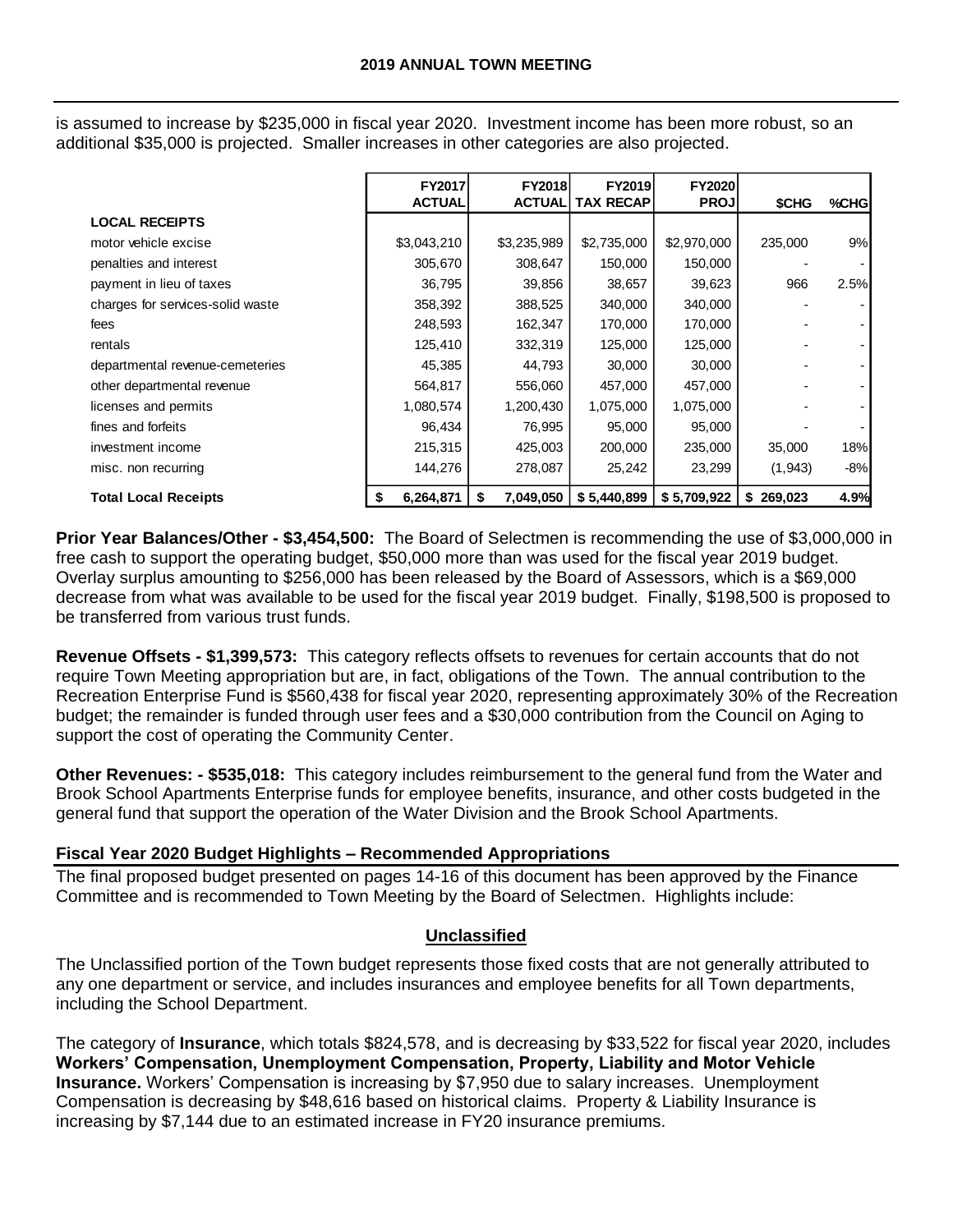The category of **Fringe Benefits** is increasing overall by 2.9% and includes:

- **Insurance, Group Health/Life, Medicare - \$11,129,750**: Town employees and retirees are enrolled in the health insurance plans managed by the Commonwealth of Massachusetts' Group Insurance Commission (GIC). In addition, this budget includes the Town's share of the Medicare tax paid for most employees. This budget is increasing by \$277,652 or 2.6%.
- **Contributory Retirement - Middlesex - \$5,287,887**: The Town is part of the Middlesex Retirement System (MRS), which serves 39 municipalities and a number of special governmental districts. Both employees and the Town contribute to a fund that is used to pay current and future pension benefits. For fiscal year 2020, the Town's pension assessment is increasing by \$173,257 or 3.4%. As of January 1, 2018, an actuarial study determined that the Town's pension liability was under funded by approximately \$61.4 million. The funding schedule adopted by MRS must provide for payment in full of the unfunded liability by 2035.

Remaining line items in the Unclassified budget include:

- **Reserve Fund - \$611,910**: The Reserve Fund is available for use by the Finance Committee for extraordinary and unforeseen expenses during the year. A summary of reserve fund transfers for fiscal year 2016 through fiscal year 2019 to date can be found in Appendix 2.
- **Debt Service - \$29,460**: This only represents debt service within the tax levy and is a reduction of \$1,400. Proposition 2½ excluded gross debt service is estimated at \$9,624,481, including proposed capital projects and assuming passage of the Proposition 2½ debt exclusion question, which is an increase of \$882,999 or 10.1%.

## **General Government**

This category includes the Town Manager's Office (which staffs the Board of Selectmen and includes the Human Resources function), Legal Expenses, Facilities Maintenance (Town Hall, Josiah Smith Tavern, Old Library), Town Clerk and Registrars of Voters, Information Systems, and Town Meeting Committees. Overall, this category is increasing by \$415,792 or 18.5%. Budget highlights include:

- **Town Manager's Office - \$720,790**: This budget is increasing by \$9,892, due to a higher budget to lease electronic voting devices for Town Meeting, and salary increases.
- **Salary Reserve & Merit Pay (Transfer Account) - \$484,841**: This amount includes the recommended budget for FY20 salary increases dependent upon successful contract negotiations with five of six Town unions, and salary and merit pay increases for non-union employees.
- **Legal Expenses - \$183,000**: This account is for Town Counsel and municipal Labor Counsel services, and it is increasing by \$3,000 or 1.7%.
- **Facilities Maintenance - \$172,720:** This recommended budget amount covers the cleaning, utilities, and custodial support for the Town Hall and minimal costs related to the Josiah Smith Tavern. All costs for repairs and maintenance are included in the Town-wide Facilities budget.
- **Town Clerk/Registrars of Voters – \$224,384**: This budget includes funding for one municipal election.
- **Information Systems - \$863,070**: This budget supports the technology and information systems for all municipal departments and is increasing primarily to fund a new Network Manager position and to cover the increasing number of software packages used to conduct departmental business.
- **Weston Veterans Memorial Education Fund Committee- \$2,850**: This budget is used to assist in fundraising efforts of the Committee who is charged with making financial aid awards to members of the graduating class or recent graduates of Weston High School based on the fund that was established in 1953 in honor of Weston men and women who served in the armed forces.
- **Weston Service Program - \$15,600:** The Weston Service Program allows qualified veterans, as well as elderly and disabled property owners to work for the Town. Individuals are paid up to \$1,200, which is applied to their property tax bill. A total of thirteen qualified taxpayers may participate in this program.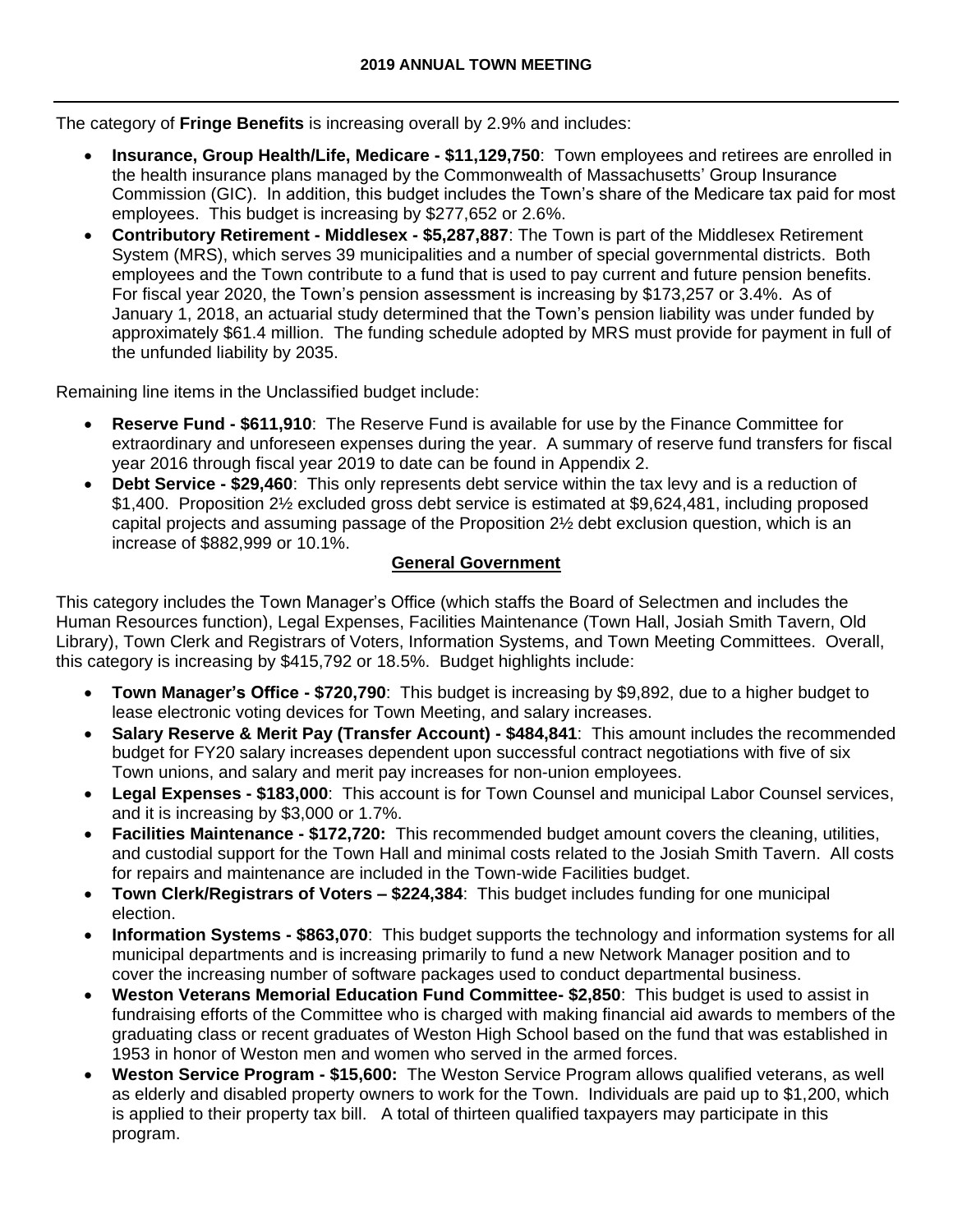## **Facilities Town-Wide**

**Facilities Town-Wide - \$2,043,688:** This budget includes the repair, maintenance, and oversight of all municipal and school buildings and facilities. It includes the salaries for the Director, Deputy Director, Facilities Coordinator, and Fields Coordinator, as well as the repair and maintenance costs for all buildings (except the Community Center, Brook School Apartments, and Water Division facilities, which are budgeted in enterprise funds), and the Facilities Improvements Town-wide continuing balance account. Utilities, supplies, and the cost of other personnel (custodial, maintenance, school grounds) remain in departmental budgets for each building. Energy improvements to comply with requirements of the Green Communities program are being handled within this budget. The amount for the Town-wide Facilities Improvements account is increasing by \$34,007, or 6% as recommended by the Town's comprehensive reserve policy.

## **Finance**

**Finance - \$904,177:** This category includes the Finance Committee, Finance Director, Board of Assessors and Assessors' Office, Town Accountant's office, and Treasurer/Collector's office. Overall, this budget is increasing by \$16,603 or 1.9%, primarily due to salary increases.

### **Planning, Land Use & Inspectional Services**

**Planning, Land Use & Inspectional Services - \$832,334**: This category includes Inspectional Services, Zoning Board of Appeals, Planning Board, Conservation Commission, Historical Commission and Crescent Street Historic District Commission. The budget includes the salaries for the staff that support these boards and commissions. The Inspector of Buildings has been designated Land Use Coordinator and is responsible for overseeing all land use functions in this category except the Planning Board. Overall, this budget is increasing by \$33,290 or 4.2%.

## **Public Safety**

This category includes Police/Animal Control and Fire, and it is increasing by \$274,051 or 3.9%. Budget highlights include:

- **Police Department & Animal Control - \$3,834,127:** This budget is decreasing by \$1,771 or .01%. This decrease is an offset of the addition of a new School Resource Officer position and removing a vacant Administrative Sergeant position.
- **Fire Department - \$3,592,432**: This budget is increasing by \$72,313 or 2.1%.

## **Public Works**

**Public Works - \$6,352,547**: The recommended budget for Public Works is increasing by \$1,024,289 or 19.2% and includes Administration, Highways, Storm Water Management, Recycling and Solid Waste, Vehicle Maintenance, Parks and Cemeteries, Snow and Ice Control, and Tree Warden. The primary increase is an additional \$500,000 to increase the funding level for roadway maintenance to a more appropriate level, reflecting the average lifespan of a road and the cost to maintain or replace roads. It is estimated that \$1.5 million per year is needed; with this increase and the amount we expect to receive in Chapter 90 funds from the Commonwealth, the Town's overall funding level will increase to more than \$2.2 million to make a dent in what is needed to start catching up.

**Water Division (Enterprise Fund) - \$3,840,756**: The Water Division budget is approved separately at the Annual Town Meeting as an enterprise fund. Overall, the recommended budget is increasing by \$110,714, or 3.0%, primarily because of the increase in Weston's water consumption affecting the MWRA assessment.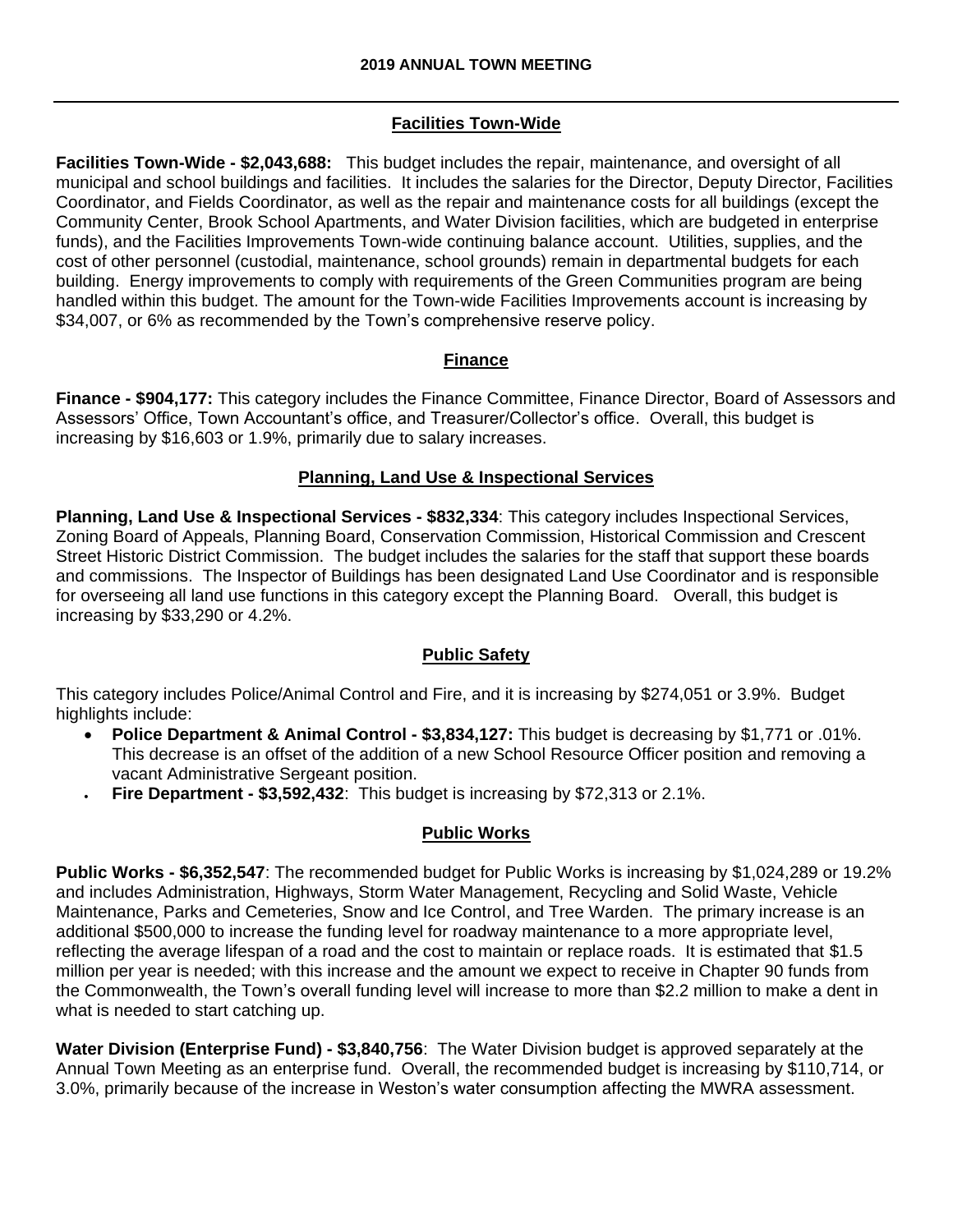## **Health and Human Services**

This category includes the Board of Health, Mosquito Control, Council on Aging, and Veterans' Services, and it is decreasing by \$9,302 or 1.1%. Budget highlights include:

- **Board of Health - \$306,198**: The Board of Health provides services related to public health, enforcement of the State Sanitary and Environmental codes, and emergency preparedness. In addition, \$25,000 is included for mental health services and is paid to Human Relations Service (HRS) in Wellesley to serve as a resource to Town departments and provide direct services to Weston residents.
- **Mosquito Control, E. Middlesex Project - \$43,872:** The E. Middlesex Mosquito Control Project conducts a program in Weston consisting of mosquito and wetland surveillance, larval and adult mosquito control, ditch maintenance, wetland surveys and public education. The project also participates in the state's West Nile Virus surveillance program and a plan to prevent eastern equine encephalitis.
- **Council on Aging - \$435,393**: \$30,000 is included in this budget as a contribution to the Recreation Enterprise fund to support the cost of operating the Community Center, in which the Council on Aging is housed. Hours worked by volunteers constitute the equivalent of six full-time positions. Weston's residents aged 60 and older constitute 26% of the town's total population. Supplemental funding for staff is provided by the Friends of the Council on Aging and the Formula Grant from the Commonwealth.
- **Veterans' Services - \$48,503:** Weston participates in a Veterans' Services District with the towns of Wellesley, Needham and Wayland. This allows Weston to share the services of a full-time Veterans' Services staff. The cost of Weston's participation in the District is increasing by \$674.

## **Cultural and Leisure Services**

This category includes the Public Library and Recreation Department. Budget highlights include:

- **Public Library - \$1,448,581:** An additional \$29,731 or 2.1% is recommended, primarily due to anticipated salary increases. Approximately 65% of the annual funding for materials is provided from trust funds for the benefit of the Library.
- **Recreation (Enterprise Fund) - \$1,898,126:** Program fees cover approximately 70% of the salaries and expenses for this department; the remaining 30% is funded by property taxes. For fiscal year 2020, a contribution of \$30,000 from the Council on Aging budget to the Recreation Enterprise fund is recommended to support the cost of operating the Community Center, in which the Council on Aging is housed. In FY20, the skating program is being added to the recreation budget, which will be supported by skating program fees.

## **Brook School Apartments**

**Brook School Apartments (Enterprise Fund) – \$1,120,712:** Rental income covers all operating costs of this facility, and Community Preservation funds cover a portion of the debt service. A payment in lieu of taxes of \$24,548 is included in recognition of Town services provided to the residents of the Brook School Apartments. A capital improvements account is funded annually by transfers from retained earnings.

## **Schools**

Voters are referred to the School Budget report, which is on the School's website and will be presented at the Budget Hearing on Monday, April 29, 2019. The total budget for the School Department is \$41,441,391, which is an increase of \$1,341,923, or 3.3%, over the fiscal year 2019 budget.

The budget for Minuteman Regional Vocational Technical School District decreased by 4.6% to \$100,000. There is one student enrolled currently at Minuteman High School; three students are projected in FY20.